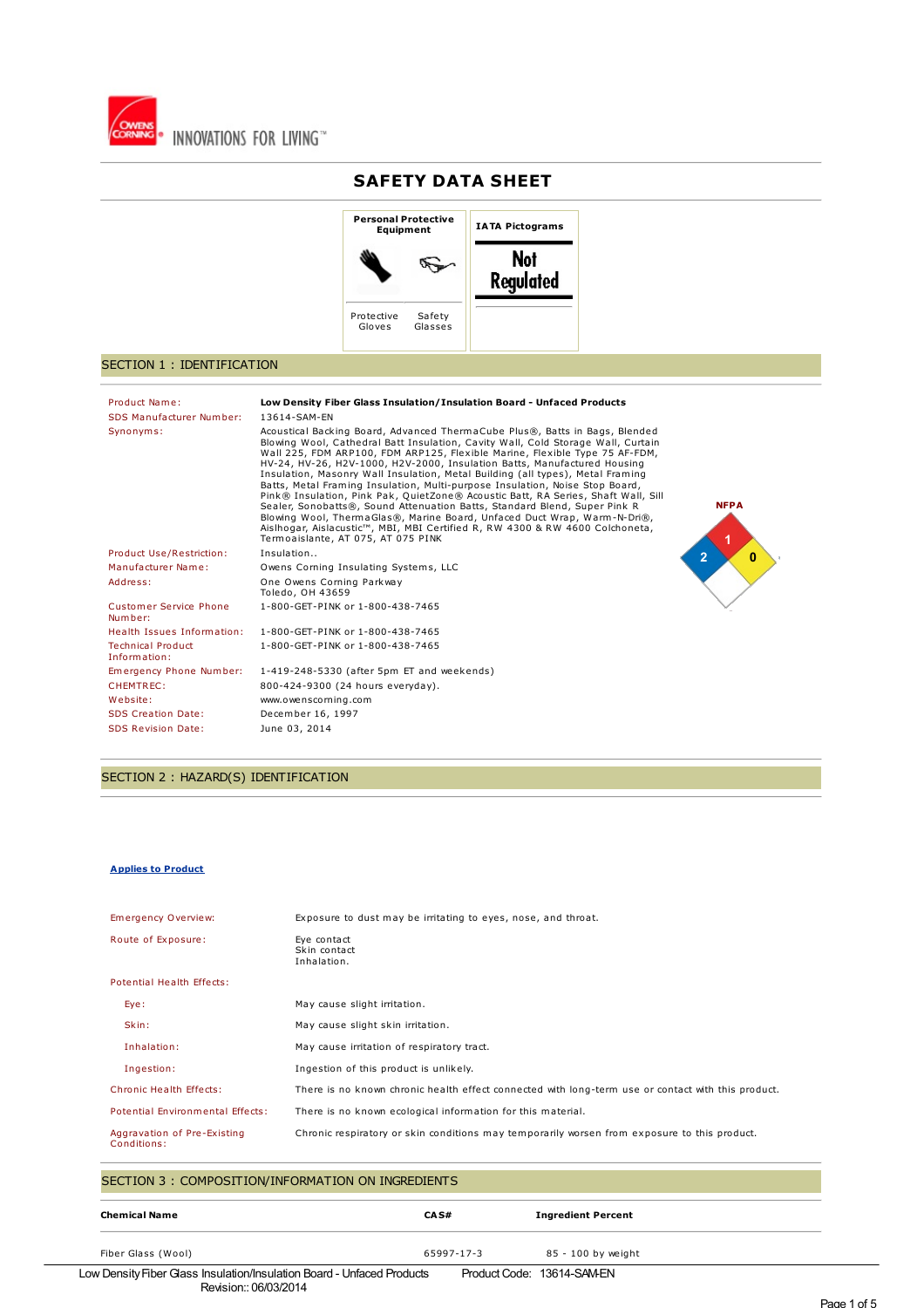Non-Hazardous Statement: The remaining components of this product are non-hazardous or are in <sup>a</sup> small enough quantity as to not meet regulatory thresholds for disclosure. These components contain no substances or impurities which would influence the classification of this product.

# SECTION 4 : FIRST AID MEASURES

| Eye Contact:        | Immediately flush eyes with plenty of water for at least 15 to 20 minutes. Ensure adequate flushing of<br>the eyes by separating the eyelids with fingers.<br>Do not rub or scratch eyes.<br>If eye irritation persists, consult a specialist.                                                                                                                                                                                                                                                                                                                                                               |
|---------------------|--------------------------------------------------------------------------------------------------------------------------------------------------------------------------------------------------------------------------------------------------------------------------------------------------------------------------------------------------------------------------------------------------------------------------------------------------------------------------------------------------------------------------------------------------------------------------------------------------------------|
| Skin Contact:       | Wash off immediately with soap and cold water.<br>DO NOT use warm water because this will open up the pores of the skin, which will cause further<br>penetration of the fibers.<br>Use a wash cloth to help remove fibers.<br>DO NOT rub or scratch affected areas.<br>Remove contaminated clothing.<br>If irritation persists get medical attention.<br>Never use compressed air to remove fibers from the skin.<br>If fibers are seen penetrating from the skin, the fibers can be removed by applying and removing<br>adhesive tape so that the fibers adhere to the tape and are pulled out of the skin. |
| Inhalation:         | Move to fresh air.<br>If symptoms persist, call a physician.                                                                                                                                                                                                                                                                                                                                                                                                                                                                                                                                                 |
| Ingestion:          | Accidental ingestion of this material is unlikely.<br>If this does occur, watch person for several days to make sure intestinal blockage does not occur.<br>Rinse mouth with water and drink water to remove fibers from the throat.<br>If symptoms persist, call a physician.                                                                                                                                                                                                                                                                                                                               |
| Note to Physicians: | Treat symptomatically.                                                                                                                                                                                                                                                                                                                                                                                                                                                                                                                                                                                       |

# SECTION 5 : FIRE FIGHTING MEASURES

| Flammable Properties:                    | Non Flammable.                                                                                                         |
|------------------------------------------|------------------------------------------------------------------------------------------------------------------------|
| Flash Point:                             | None.                                                                                                                  |
| Flash Point Method:                      | Not applicable.                                                                                                        |
| Lower Flammable/Explosive Limit:         | Not applicable.                                                                                                        |
| Upper Flammable/Explosive Limit:         | Not applicable.                                                                                                        |
| Extinguishing Media:                     | dry chemical<br>foam.<br>carbon dioxide (CO2).<br>water fog                                                            |
| Protective Equipment:                    | Wear self-contained breathing apparatus (SCBA) and full fire fighting protective gear.                                 |
| Unusual Fire Hazards:                    | Hydrogen chloride to be released from the PVC barrier and vinyl facings during a fire.                                 |
| Hazardous Combustion<br>Byproducts:      | Carbon monoxide.<br>Carbon dioxide.<br>Ammonia.<br>Other undetermined compounds could be released in small quantities. |
| Universal Fire And Explosion<br>Hazards: | Not available.                                                                                                         |
| <b>NFPA Ratings:</b>                     |                                                                                                                        |

| NFPA Health:            | $\mathcal{P}$ |
|-------------------------|---------------|
| NFPA Flammability:      |               |
| <b>NFPA Reactivity:</b> | n             |

# SECTION 6 : ACCIDENTAL RELEASE MEASURES

| <b>Personnel Precautions:</b>     | Avoid contact with skin and eyes.                                                                                                                                                       |
|-----------------------------------|-----------------------------------------------------------------------------------------------------------------------------------------------------------------------------------------|
| <b>Environmental Precautions:</b> | Prevent further leakage or spillage if safe to do so.                                                                                                                                   |
| Methods for containment:          | This material will settle out of the air.<br>Prevent from spreading by covering, diking or other means.                                                                                 |
| Methods for cleanup:              | Use an industrial vacuum cleaner with a high efficiency filter to clean up dust and fiber contamination.<br>Avoid dry sweeping.<br>Pick up and transfer to properly labeled containers. |
| Other Precautions:                | Does not apply.                                                                                                                                                                         |

#### SECTION 7 : HANDLING and STORAGE

Handling: **Avoid dust formation**. Do not breathe dust. Wear personal protective equipment.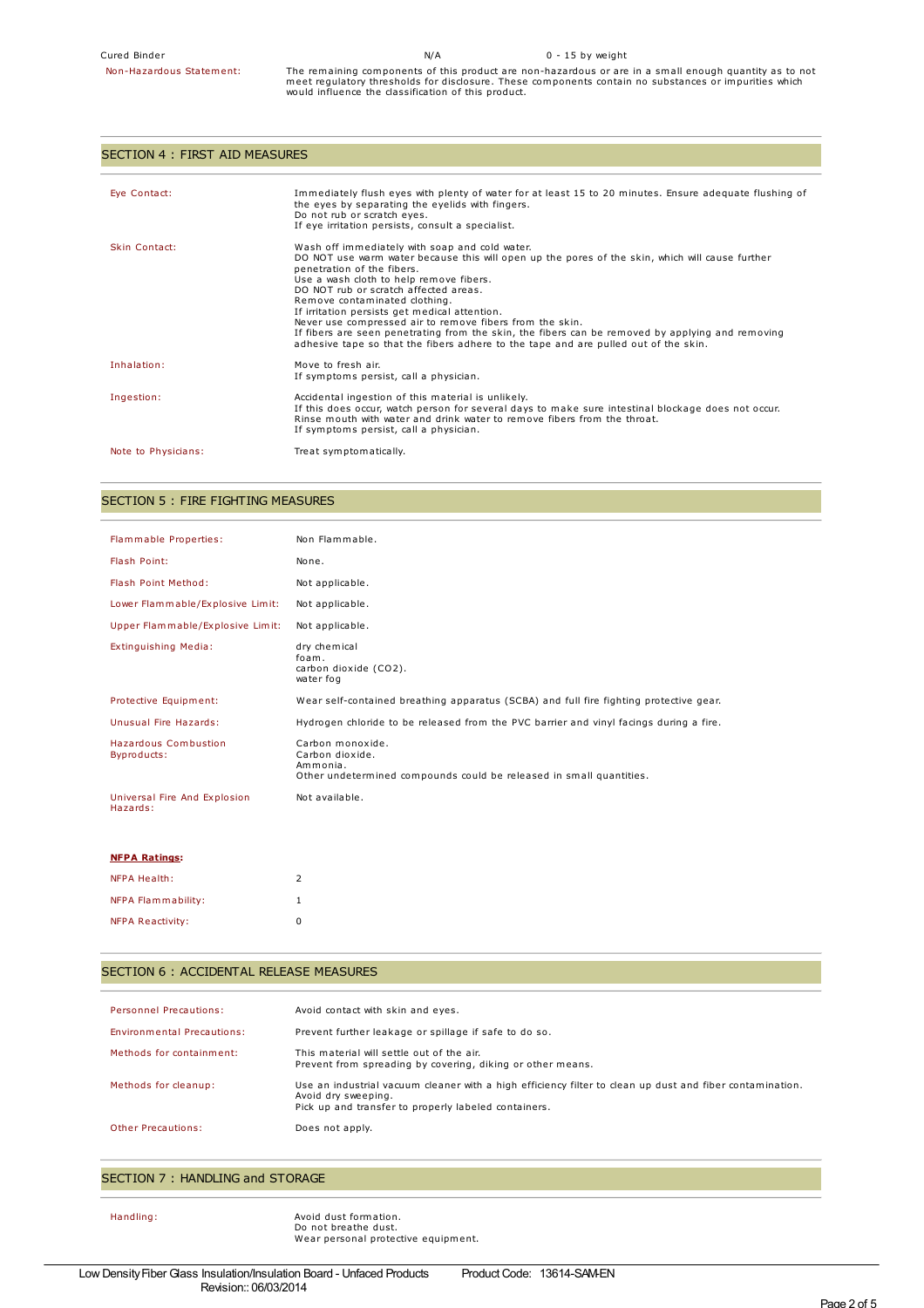# SECTION 8 : EXPOSURE CONTROLS, PERSONAL PROTECTION - EXPOSURE GUIDELINES

| <b>Engineering Controls:</b> | Provide local exhaust and/or general ventilation to maintain exposure below regulatory and<br>recommended limits.<br>Dust collection system must be used in transferring operations, cutting or machining or other dust<br>generating processes, such as using power tools.<br>Vacuum or wet clean-up methods should be used.                                                                                                                                                                                                          |
|------------------------------|----------------------------------------------------------------------------------------------------------------------------------------------------------------------------------------------------------------------------------------------------------------------------------------------------------------------------------------------------------------------------------------------------------------------------------------------------------------------------------------------------------------------------------------|
| Eye/Face Protection:         | Safety glasses with side-shields.                                                                                                                                                                                                                                                                                                                                                                                                                                                                                                      |
| Skin Protection Description: | Protective gloves.<br>Long sleeved shirt and long pants.                                                                                                                                                                                                                                                                                                                                                                                                                                                                               |
| Respiratory Protection:      | When workers are facing airborne particulate/dust concentrations above the exposure limit they must<br>use appropriate certified respirators.<br>A properly fitted NIOSH approved disposable N 95 type dust respirator or better is recommended.                                                                                                                                                                                                                                                                                       |
| Other Protective:            | When the temperature of the surface being insulated exceeds 250 $\degree$ F (121 $\degree$ C), including initial startup,<br>the binder in these products may undergo various degrees of decomposition depending on the<br>temperature in the application.<br>The need for respiratory protection will vary according to the airborne concentration of the<br>decomposition products released and accumulated in the area.<br>Wear the appropriate respiratory protection according to the conditions and exposure levels in the area. |

#### EXPOSURE GUIDELINES

| Ingredient         | <b>Guideline OSHA</b> | <b>Guideline ACGIH</b>           | <b>Ontario Canada</b>                                   | Mexico          |  |
|--------------------|-----------------------|----------------------------------|---------------------------------------------------------|-----------------|--|
| Fiber Glass (Wool) | None                  | TLV-TWA: 1 f/cc<br>(Respirable.) | TWAEV-TWA: 0.05<br>$ma/m3$ or 1 f/cc<br>STEL: 0.6 ma/m3 | TWA: 0.15 mg/m3 |  |

#### SECTION 9 : PHYSICAL and CHEMICAL PROPERTIES

| Physical State Appearance: | Fibrous.             |
|----------------------------|----------------------|
| Odor:                      | organic.             |
| <b>Boiling Point:</b>      | No Data              |
| <b>Melting Point:</b>      | No Data              |
| <b>Specific Gravity:</b>   | No Data              |
| Solubility:                | Insoluble, in water. |
| Vapor Density:             | No Data              |
| Vapor Pressure:            | No Data              |
| Evaporation Rate:          | No Data              |
| pH:                        | No Data              |
| Viscosity:                 | Not applicable.      |
| Flash Point:               | None.                |
| Flash Point Method:        | Not applicable.      |

#### SECTION 10 : STABILITY and REACTIVITY

| Chemical Stability:             | Stable under normal conditions.                                           |
|---------------------------------|---------------------------------------------------------------------------|
| Hazardous Polymerization:       | Hazardous polymerization does not occur.                                  |
| Conditions to Avoid:            | None expected                                                             |
| Incompatible Materials:         | No materials to be especially mentioned.                                  |
| Special Decomposition Products: | See Section 5 of MSDS for hazardous decomposition products during a fire. |

### SECTION 11 : TOXICOLOGICAL INFORMATION

#### **Applies to Product :**

Acute Toxicity: Dusts may cause mechanical irritation to eyes and skin. Ingestion may cause transient irritation of throat, stomach and gastrointestinal tract. Inhalation may cause coughing, nose and throat irritation, and sneezing. High exposures may cause difficulty breathing, congestion, and chest tightness.

| <b>Carcinogens:</b>       |                         |                                     |        |                         |
|---------------------------|-------------------------|-------------------------------------|--------|-------------------------|
|                           | <b>ACGIH</b>            | <b>IARC</b>                         | Canada | <b>MEXICO</b>           |
| <b>Fiber Glass (Wool)</b> | A3 Animal<br>Carcinogen | Group 3 - Not<br>Classifiable as to |        | A3 Animal<br>Carcinogen |
|                           |                         | Carcinogenicity                     |        |                         |

Low Density Fiber Glass Insulation/Insulation Board - Unfaced Products Revision:: 06/03/2014 Product Code: 13614-SAM-EN